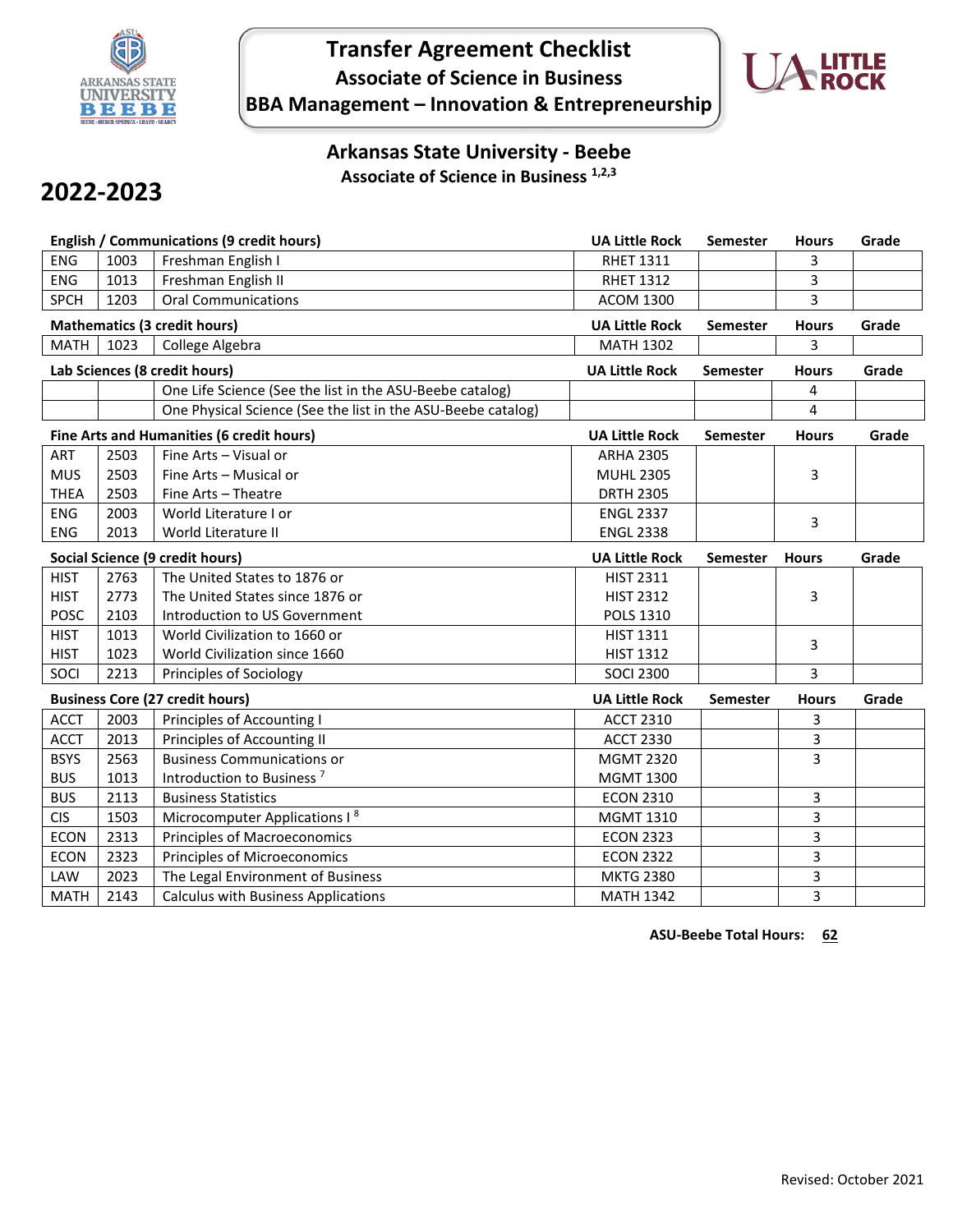

**2022-2023**

## **Transfer Agreement Checklist Associate of Science in Business BBA Management – Innovation & Entrepreneurship**



### **University of Arkansas at Little Rock BBA – Management – Innovation & Entrepreneurship4**

| <b>Professional Business Courses (28 credit hours)</b> |           |                                            | <b>Semester</b> | <b>Hours</b> | Grade |
|--------------------------------------------------------|-----------|--------------------------------------------|-----------------|--------------|-------|
| <b>BSAD</b>                                            | 2010/4010 | Career Catalyst <sup>6</sup>               |                 |              |       |
| <b>BSAD</b>                                            | 3100      | <b>Business Professionalism</b>            |                 |              |       |
| <b>BINS</b>                                            | 3305      | Information Systems for Decision Making    |                 | Р            |       |
| <b>BINS</b>                                            | 3352      | Data Analysis and Visualization            |                 | З            |       |
| <b>BINS</b>                                            | 3380      | <b>Business Communication</b>              |                 | 3            |       |
| <b>ECON</b>                                            | 3355      | <b>Quantitative Business Analysis</b>      |                 | З            |       |
| <b>FINC</b>                                            | 3310      | <b>Business Finance</b>                    |                 |              |       |
| <b>MGMT</b>                                            | 3300      | <b>Principles of Management</b>            |                 | З            |       |
| <b>MGMT</b>                                            | 3304      | <b>Operations Management</b>               |                 | З            |       |
| <b>MGMT</b>                                            | 4380      | <b>Business Strategy (Capstone Course)</b> |                 | 3            |       |
| <b>MKTG</b>                                            | 3350      | Principles of Marketing                    |                 | 3            |       |

| Management – Innovation & Entrepreneurship Major Requirements (15 credit hours) |      |                                          | <b>Semester</b> | <b>Hours</b> | Grade |
|---------------------------------------------------------------------------------|------|------------------------------------------|-----------------|--------------|-------|
| MGMT                                                                            | 3362 | Venture Management & Decision Making     |                 |              |       |
| <b>MGMT</b>                                                                     | 4361 | Business Planning & Product Introduction |                 |              |       |
| <b>MGMT</b>                                                                     | 4366 | New Venture Launch                       |                 |              |       |
| <b>MGMT</b>                                                                     | 4383 | <b>Entrepreneurial Perspectives</b>      |                 |              |       |
| <b>MKTG</b>                                                                     | 3353 | <b>Professional Selling</b>              |                 |              |       |

| Management - Innovation & Entrepreneurship Electives (15 credit hours) |           |                                                                        | Semester | <b>Hours</b> | Grade |
|------------------------------------------------------------------------|-----------|------------------------------------------------------------------------|----------|--------------|-------|
| <b>MGMT</b>                                                            | 3320      | Human Resources Management                                             |          |              |       |
| MGMT                                                                   | 3340      | Managing People in Organizations                                       |          |              |       |
| <b>MGMT</b>                                                            | 4391      | <b>Employment Law</b>                                                  |          |              |       |
| <b>BINS</b>                                                            | 4352      | <b>Big Data Analytics Tools</b>                                        |          |              |       |
| <b>MKTG</b>                                                            | 4355      | <b>Advanced Professional Sales</b>                                     |          |              |       |
| <b>MKTG</b>                                                            | 4315/4316 | Social Media Marketing OR Digital Marketing                            |          |              |       |
|                                                                        |           | Other electives with permission or program coordinator based on career |          | 15           |       |
|                                                                        |           | interests                                                              |          |              |       |
|                                                                        |           | At least 2 of the 5 courses must be from the following list:           |          |              |       |
| <b>MGMT</b>                                                            | 3364      | <b>Family Business Management</b>                                      |          |              |       |
| <b>MGMT</b>                                                            | 4363      | <b>Financing Entrepreneurial Ventures</b>                              |          |              |       |
| <b>MKTG</b>                                                            | 4310      | Marketing Research                                                     |          |              |       |

#### **UA Little Rock Total Hours: 58**

#### Total Hours: 120<sup>5</sup>

1 See your advisor at Arkansas State University-Beebe for degree and graduation information.

<sup>2</sup> UA Little Rock transfer course designations are either guaranteed by ACTS (acts.adhe.edu) or have been approved as a substitution by UA Little Rock. Unless otherwise noted, courses for which no UA Little Rock equivalent course is listed would transfer in as elective credit.

<sup>3</sup> Students completing the Associate of Science in Business degree requirements, as shown above, with minimum 2.25 cumulative GPA and a grade of C or greater in Composition II and College Algebra, will have satisfied the UA Little Rock Lower Level Core requirements and will be admitted to the College of Business and the Bachelor of Business Administration degree program as a junior.

<sup>4</sup> For more specific information about degree requirements within the junior and senior years at UA Little Rock, please review the UA Little Rock Undergraduate Catalog (http://ualr.edu/catalogs/undergraduate-catalog) and consult your UA Little Rock academic advisor.

<sup>5</sup> This degree program requires a total of 120 semester credit hours, including at least 45 upper level credit hours completed at UA Little Rock.